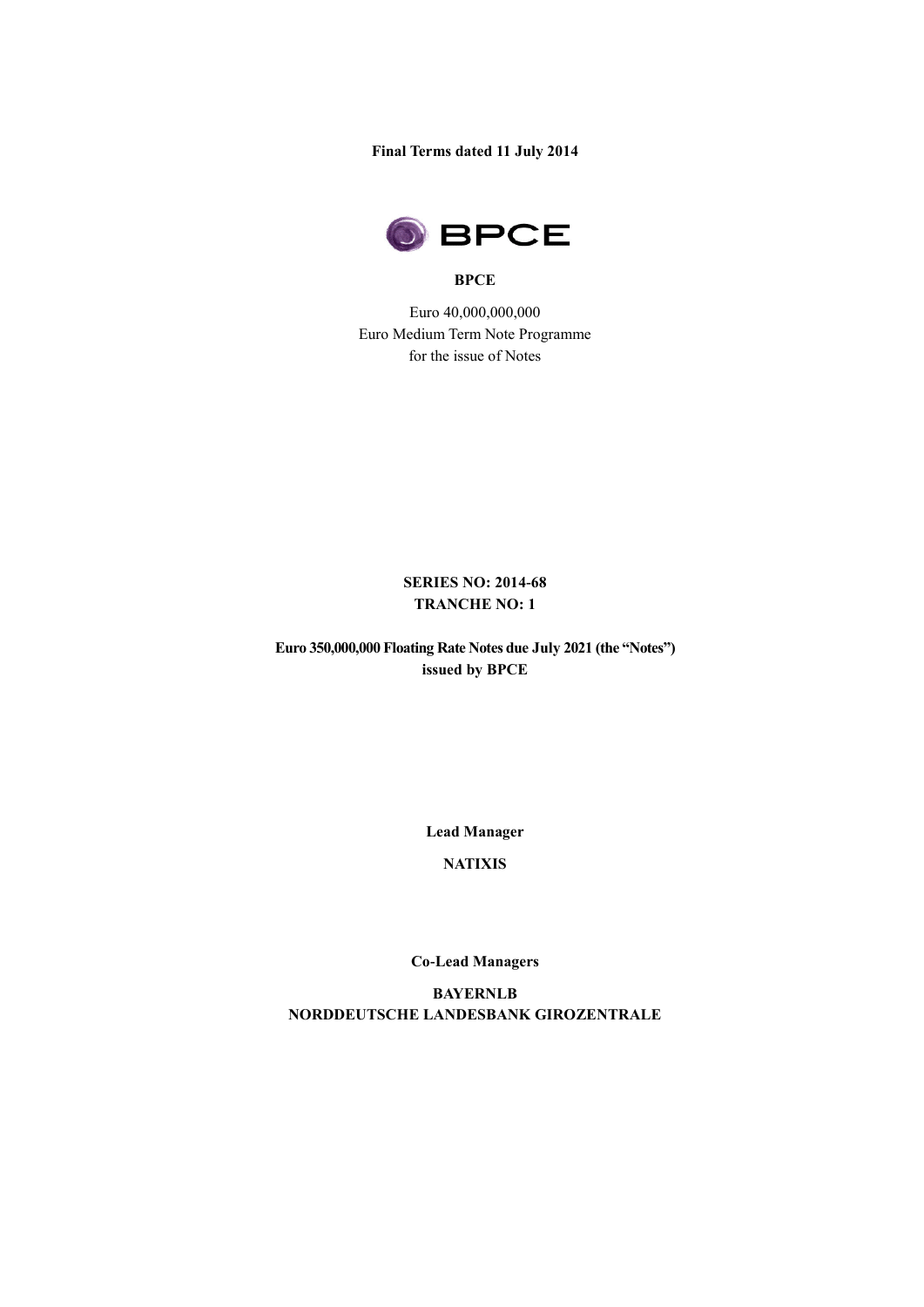# **PART A – CONTRACTUAL TERMS**

Terms used herein shall be deemed to be defined as such for the purposes of the Conditions (the "**Conditions**") set forth in the Base Prospectus dated 22 November 2013 which received visa n°13-629 from the *Autorité des marchés financiers* (the "**AMF**") on 22 November 2013 and the Base Prospectus Supplements dated 14 January 2014, 3 March 2014, 10 April 2014 and 12 May 2014 which received visa n°14-010, n°14-066, n°14-140 and n°14-189 from the AMF on 14 January 2014, 3 March 2014, 10 April 2014 and 12 May 2014, respectively, which together constitute a base prospectus for the purposes of the Prospectus Directive (Directive 2003/71/EC) (the "**Prospectus Directive**") as amended (which includes the amendments made by Directive 2010/73/EU to the extent that such amendments have been implemented in a Member State of the European Economic Area).

This document constitutes the Final Terms of the Notes described herein for the purposes of Article 5.4 of the Prospectus Directive and must be read in conjunction with such Base Prospectus as so supplemented. Full information on the Issuer and the offer of the Notes is only available on the basis of the combination of these Final Terms and the Base Prospectus as so supplemented. The Base Prospectus and the Base Prospectus Supplement are available for viewing at the office of the Fiscal Agent or each of the Paying Agents and on the website of the AMF (www.amf-france.org) and copies may be obtained from BPCE, 50 avenue Pierre Mendès-France, 75013 Paris, France.

| 1. | Issuer:                           |                                             | <b>BPCE</b>                                                                                                                                                  |  |
|----|-----------------------------------|---------------------------------------------|--------------------------------------------------------------------------------------------------------------------------------------------------------------|--|
| 2. | (i)                               | Series Number:                              | 2014-68                                                                                                                                                      |  |
|    | (ii)                              | Tranche Number:                             | 1                                                                                                                                                            |  |
|    | (iii)                             | Date on which the Notes become<br>fungible: | Not Applicable                                                                                                                                               |  |
| 3. | Specified Currency or Currencies: |                                             | Euro                                                                                                                                                         |  |
| 4. | <b>Aggregate Nominal Amount:</b>  |                                             |                                                                                                                                                              |  |
|    | (i)                               | Series:                                     | Euro 350,000,000                                                                                                                                             |  |
|    | (ii)                              | Tranche:                                    | Euro 350,000,000                                                                                                                                             |  |
| 5. | Issue Price:                      |                                             | 100 per cent. of the Aggregate Nominal Amount                                                                                                                |  |
| 6. | Specified Denomination(s):        |                                             | Euro 100,000                                                                                                                                                 |  |
| 7. | (i)                               | Issue Date:                                 | 16 July 2014                                                                                                                                                 |  |
|    | (ii)                              | <b>Interest Commencement Date:</b>          | 16 July 2014                                                                                                                                                 |  |
| 8. | <b>Interest Basis:</b>            |                                             | Three (3) month EURIBOR $+ 0.75$ per cent. Floating Rate<br>(further particulars specified below)                                                            |  |
| 9. | Maturity Date:                    |                                             | Interest Payment Date falling on or nearest to 16 July 2021                                                                                                  |  |
|    |                                   | 10. Redemption Basis:                       | Subject to any purchase and cancellation or early<br>redemption, the Notes will be redeemed on the Maturity<br>Date at 100 per cent. of their nominal amount |  |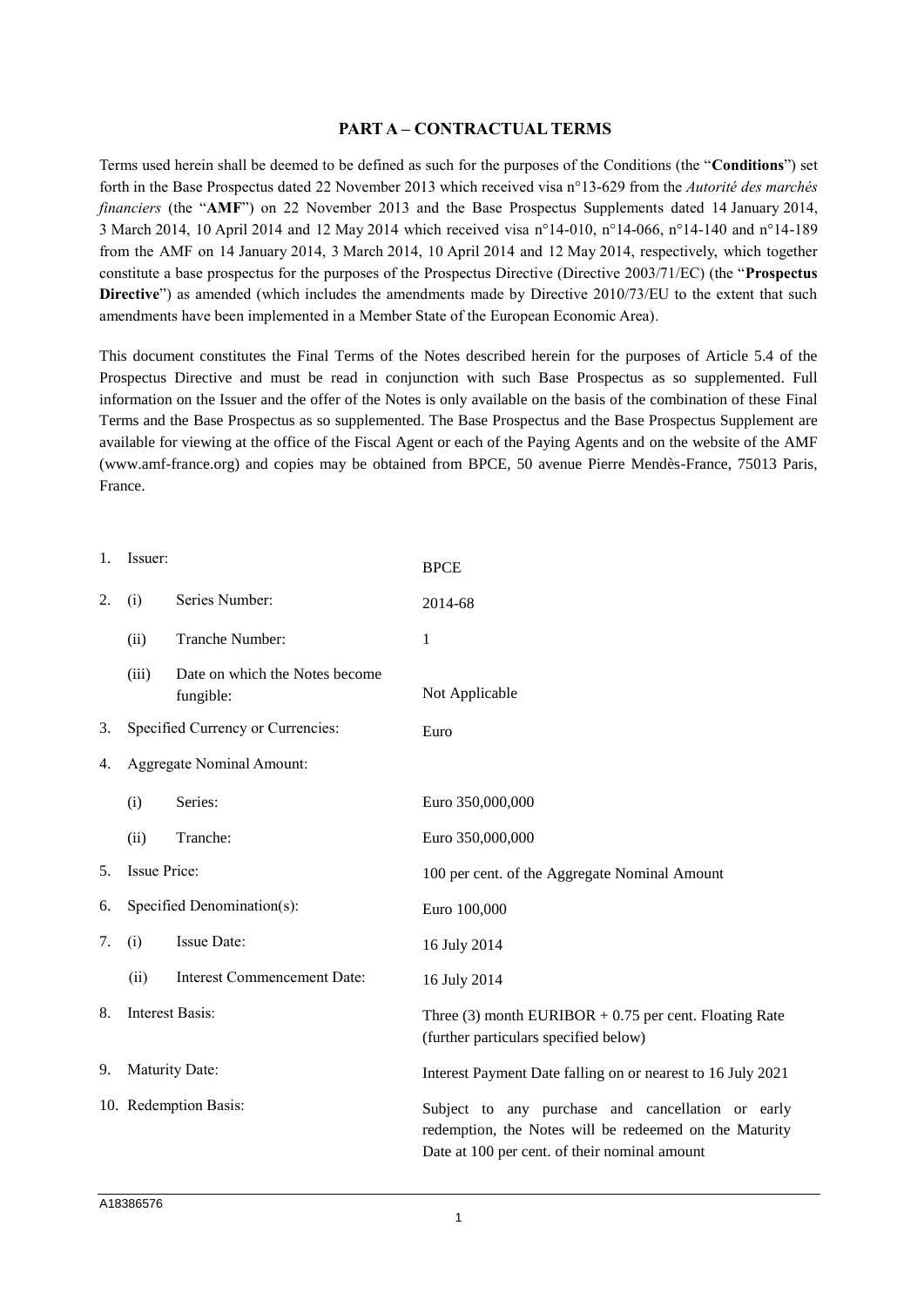|           |                       | 11. Change of Interest Basis:                                            | Not Applicable                                                                                                                                                 |
|-----------|-----------------------|--------------------------------------------------------------------------|----------------------------------------------------------------------------------------------------------------------------------------------------------------|
|           | 12. Put/Call Options: |                                                                          | Not Applicable                                                                                                                                                 |
| 13. $(i)$ |                       | Status of the Notes:                                                     | <b>Unsubordinated Notes</b>                                                                                                                                    |
|           | (i)                   | Dates of the corporate authorisations<br>for issuance of Notes obtained: | Decision of the <i>Directoire</i> of the Issuer dated 28 April<br>2014 and decision of Mr. Jean-Philippe Berthaut, Head of<br>Group Funding, dated 2 July 2014 |

# **PROVISIONS RELATING TO INTEREST (IF ANY) PAYABLE**

| 14. Fixed Rate Note Provisions    |                                                                                                                                     | Not Applicable                                                                                                                                                                                                              |  |
|-----------------------------------|-------------------------------------------------------------------------------------------------------------------------------------|-----------------------------------------------------------------------------------------------------------------------------------------------------------------------------------------------------------------------------|--|
| 15. Floating Rate Note Provisions |                                                                                                                                     | Applicable                                                                                                                                                                                                                  |  |
| (i)                               | Interest Period(s):                                                                                                                 | As per the Conditions                                                                                                                                                                                                       |  |
| (ii)                              | Specified Interest Payment Dates:                                                                                                   | Interest payable quarterly in arrear on 16 October,<br>16 January, 16 April and 16 July in each year, all such<br>dates being subject to adjustment in accordance with the<br>Business Day Convention set out in (iv) below |  |
| (iii)                             | First Interest Payment Date:                                                                                                        | 16 October 2014 subject to adjustement in accordance with<br>the Business Day Convention set out in (iv) below                                                                                                              |  |
| (iv)                              | <b>Business Day Convention:</b>                                                                                                     | Modified Following Business Day Convention                                                                                                                                                                                  |  |
| (v)                               | <b>Interest Period Date:</b>                                                                                                        | Not Applicable                                                                                                                                                                                                              |  |
| $(v_i)$                           | <b>Business Centre(s):</b>                                                                                                          | Not Applicable                                                                                                                                                                                                              |  |
|                                   | (vii) Manner in which the Rate(s) of<br>Interest is/are to be determined:                                                           | <b>Screen Rate Determination</b>                                                                                                                                                                                            |  |
|                                   | (viii) Party responsible for calculating the<br>Rate(s) of Interest and/or Interest<br>Amount(s) (if not the Calculation<br>Agent): | Not Applicable                                                                                                                                                                                                              |  |
| (ix)                              | Screen Rate Determination:                                                                                                          | Applicable                                                                                                                                                                                                                  |  |
|                                   | - Reference Rate:                                                                                                                   | Three (3)-month EURIBOR                                                                                                                                                                                                     |  |
|                                   | - Interest Determination Date:                                                                                                      | 11.00 a.m. (Brussels time) two (2) TARGET Business<br>Days prior to the first day of each Interest Accrual Period                                                                                                           |  |
|                                   | - Relevant Screen Page:                                                                                                             | <b>Reuters EURIBOR01</b>                                                                                                                                                                                                    |  |
| (x)                               | FBF Determination:                                                                                                                  | Not Applicable                                                                                                                                                                                                              |  |
| (xi)                              | ISDA Determination:                                                                                                                 | Not Applicable                                                                                                                                                                                                              |  |
| (xii)                             | $Margin(s)$ :                                                                                                                       | $+0.75$ per cent. <i>per annum</i>                                                                                                                                                                                          |  |
|                                   | (xiii) Minimum Rate of Interest:                                                                                                    | Not Applicable                                                                                                                                                                                                              |  |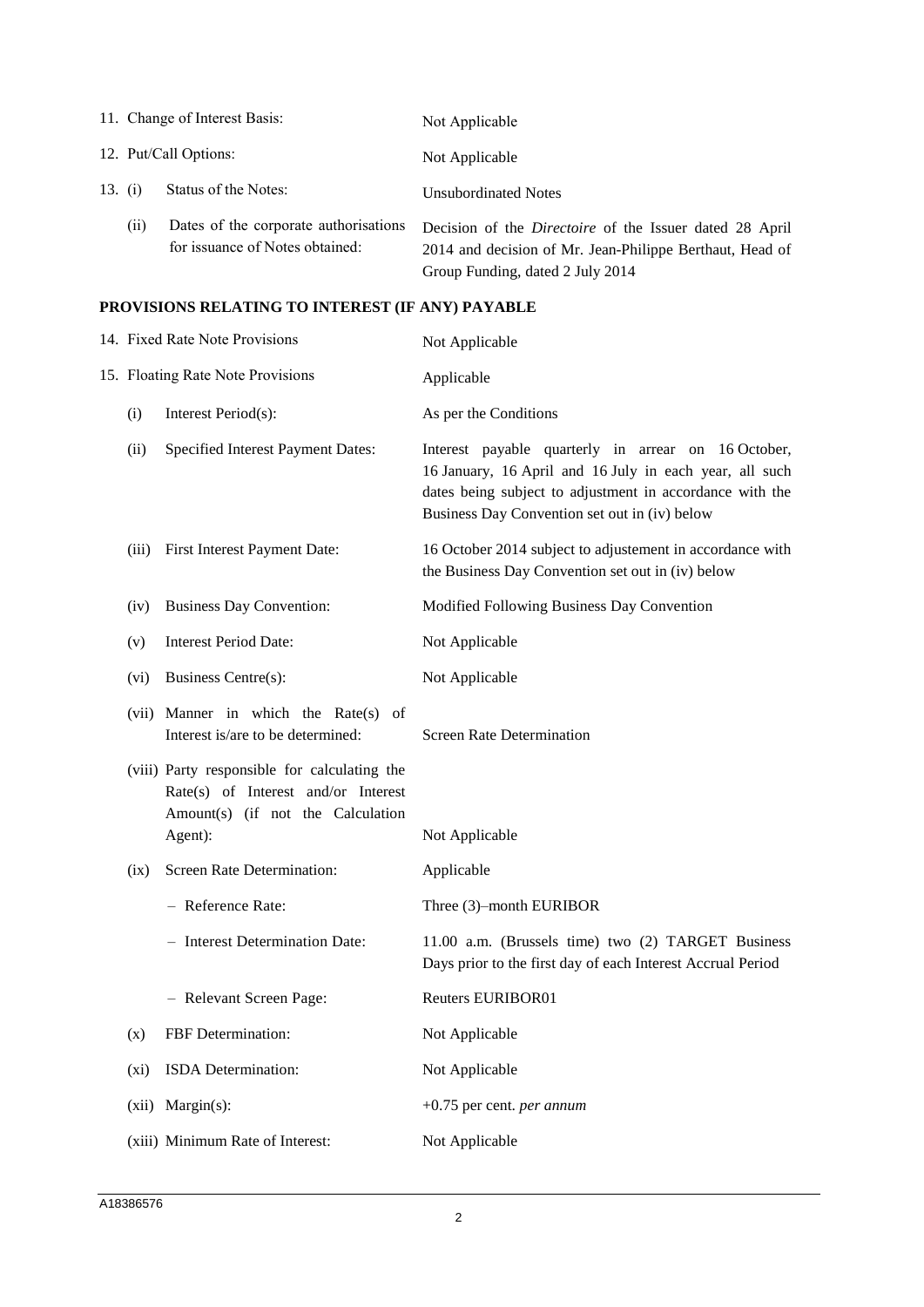|                | (xiv) Maximum Rate of Interest:                                                                                                                                                              | Not Applicable                                                  |
|----------------|----------------------------------------------------------------------------------------------------------------------------------------------------------------------------------------------|-----------------------------------------------------------------|
|                | (xv) Day Count Fraction:                                                                                                                                                                     | Actual/360                                                      |
|                | 16. Zero Coupon Note Provisions                                                                                                                                                              | Not Applicable                                                  |
|                | 17. Inflation Linked Interest Note Provisions                                                                                                                                                | Not Applicable                                                  |
|                | PROVISIONS RELATING TO REDEMPTION                                                                                                                                                            |                                                                 |
|                | 18. Call Option                                                                                                                                                                              | Not Applicable                                                  |
| 19. Put Option |                                                                                                                                                                                              | Not Applicable                                                  |
|                | 20. Final Redemption Amount of each Note:                                                                                                                                                    | Euro 100,000 per Note of Euro 100,000 Specified<br>Denomination |
|                | Inflation Linked Notes - Provisions relating<br>to the Final Redemption Amount:                                                                                                              | Not Applicable                                                  |
|                | 21. Early Redemption Amount                                                                                                                                                                  |                                                                 |
| (i)            | Early Redemption Amount(s) of each<br>Note payable on redemption for<br>taxation reasons (Condition $6(g)$ ), for<br>illegality (Condition $6(j)$ ) or on event<br>of default (Condition 9): | Euro 100,000 per Note of Euro 100,000 Specified<br>Denomination |
| (ii)           | Redemption for taxation reasons<br>permitted on days others than Interest<br>Payment Dates (Condition $6(g)$ ):                                                                              | N <sub>0</sub>                                                  |
| (iii)          | Unmatured Coupons to become void<br>upon early redemption (Materialised<br>Bearer Notes only) (Condition 7(f)):                                                                              | Not Applicable                                                  |

# **GENERAL PROVISIONS APPLICABLE TO THE NOTES**

| 22. Form of Notes:                                                                             |                               | Dematerialised Notes            |
|------------------------------------------------------------------------------------------------|-------------------------------|---------------------------------|
| (i)                                                                                            | Form of Dematerialised Notes: | Bearer form <i>(au porteur)</i> |
| (ii)                                                                                           | <b>Registration Agent:</b>    | Not Applicable                  |
| (iii)                                                                                          | Temporary Global Certificate: | Not Applicable                  |
| (iv)                                                                                           | Applicable TEFRA exemption:   | Not Applicable                  |
| 23. Financial Centre $(s)$ :                                                                   |                               | Not Applicable                  |
| 24. Talons for future Coupons or Receipts to be.<br>attached to Definitive Notes (and dates on |                               |                                 |
| which such Talons mature):                                                                     |                               | Not Applicable                  |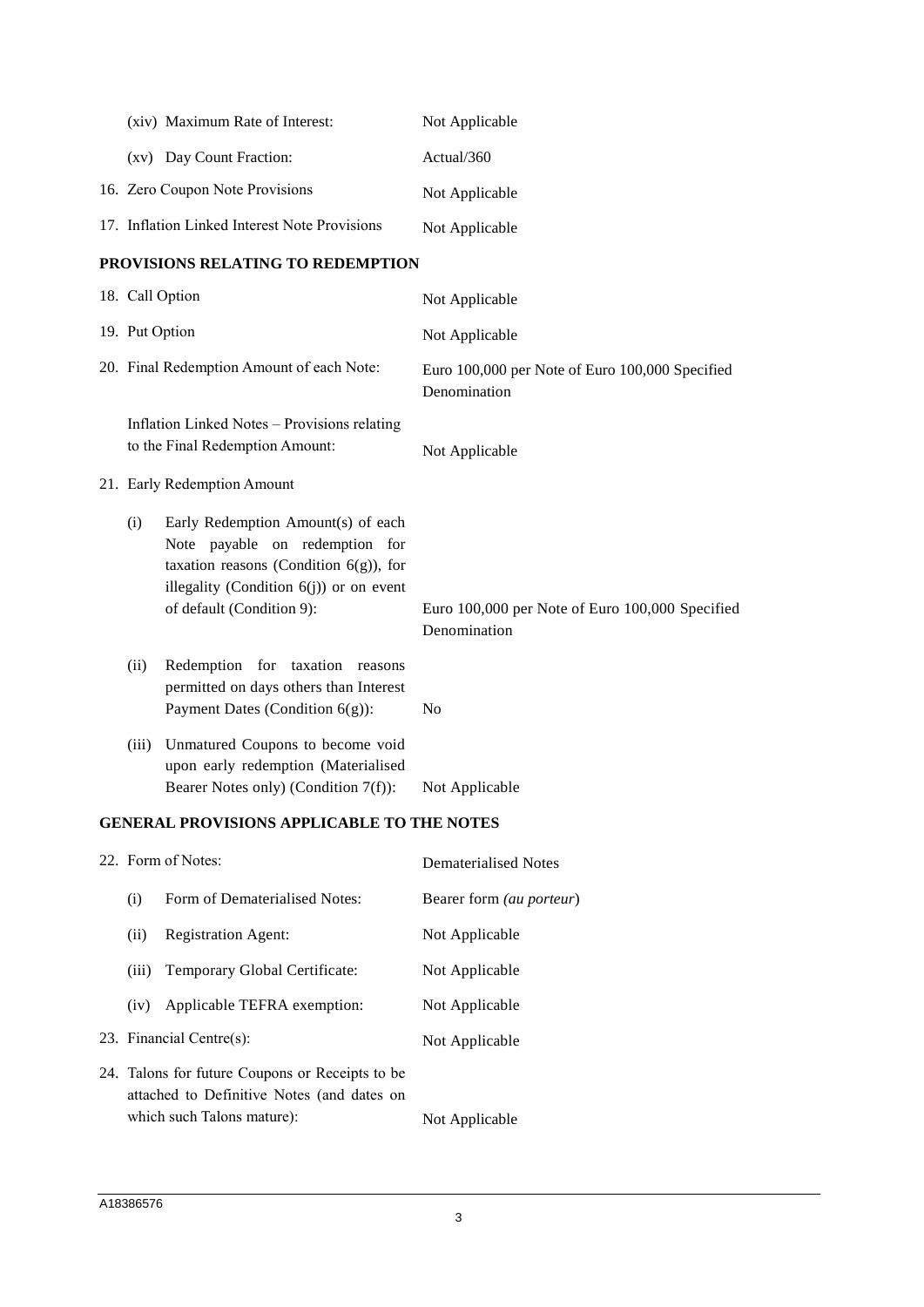| 25. Details relating to Instalment Notes: amount<br>of each instalment, date on which each<br>payment is to be made: | Not Applicable                                                                                                                              |
|----------------------------------------------------------------------------------------------------------------------|---------------------------------------------------------------------------------------------------------------------------------------------|
| 26. Redenomination provisions:                                                                                       | Not Applicable                                                                                                                              |
| 27. Purchase in accordance with Articles L.213-<br>1 A and D.213-1 A of the French Code<br>monétaire et financier:   | Applicable                                                                                                                                  |
| 28. Consolidation provisions:                                                                                        |                                                                                                                                             |
|                                                                                                                      | Not Applicable                                                                                                                              |
| 29. Masse:                                                                                                           | Contractual Masse shall apply                                                                                                               |
|                                                                                                                      | Name and address of the Representative:<br>Mr. Sylvain THOMAZO<br>20, rue Victor Bart<br>78000 Versailles<br>France                         |
|                                                                                                                      | Name and address of the alternate Representative:<br>Mrs. Sandrine D'HAUSSY<br>69, avenue Gambetta<br>94100 Saint Maur des Fosses<br>France |
|                                                                                                                      | The Representative will receive a remuneration of<br>Euro 2,000 (excluding VAT) per year.                                                   |

# **GENERAL**

30. The aggregate principal amount of Notes issued has been translated into Euro at the rate of  $\lceil \cdot \rceil$  producing a sum of: Not Applicable

# **RESPONSIBILITY**

The Issuer accepts responsibility for the information contained in these Final Terms.

Signed on behalf of BPCE

Duly represented by: Jean-Philippe BERTHAUT, Head of Group Funding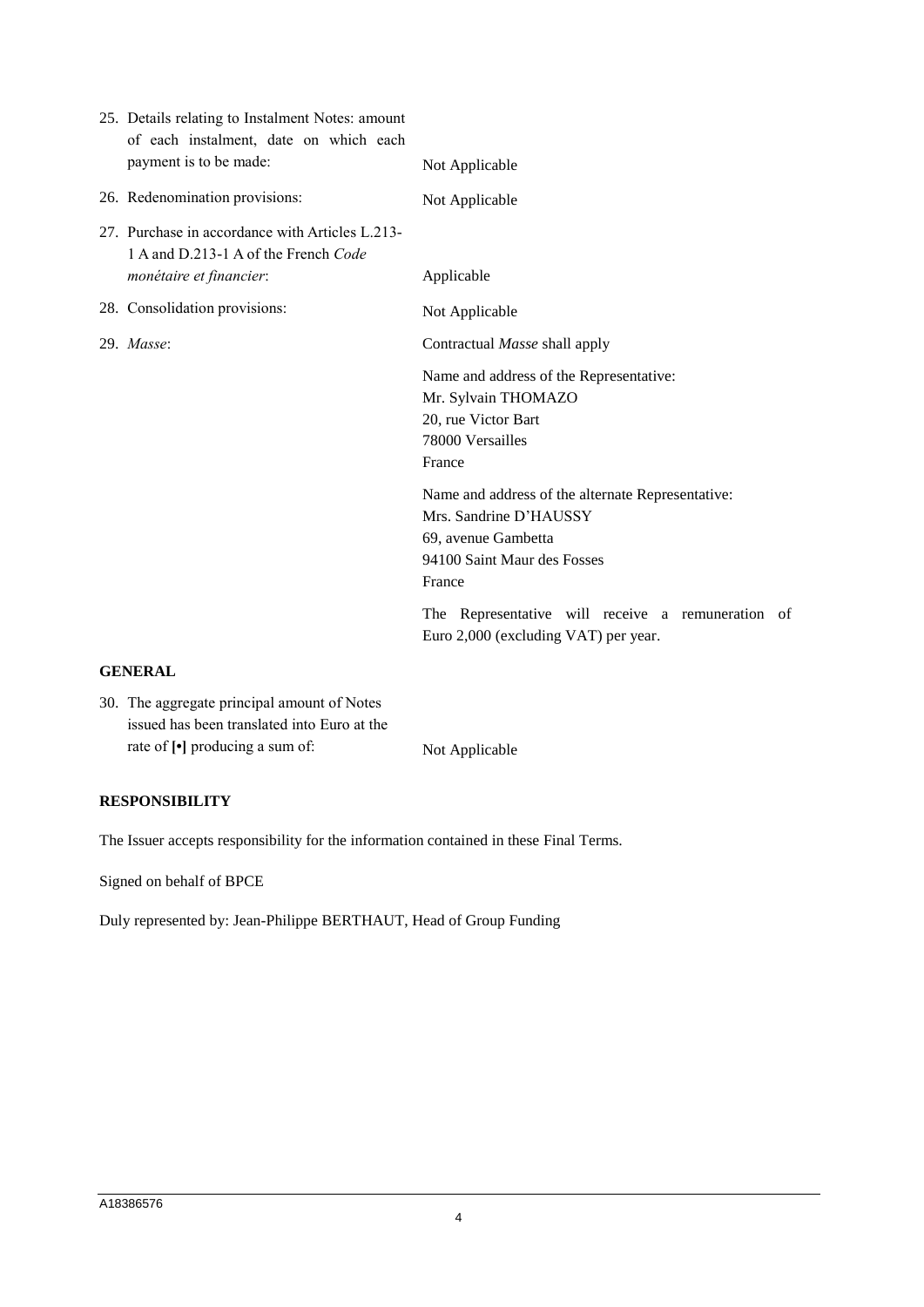# **PART B – OTHER INFORMATION**

#### **1. LISTING AND ADMISSION TO TRADING**

| (i) Listing and Admission to     | Application has been made by the Issuer (or on its behalf) for   |
|----------------------------------|------------------------------------------------------------------|
| trading:                         | the Notes to be listed and admitted to trading on Euronext Paris |
|                                  | with effect from the Issue Date.                                 |
| (ii) Estimate of total expenses  |                                                                  |
| related to admission to trading: | Euro 9,600                                                       |

#### **2. RATINGS**

Ratings: The Notes to be issued are expected to be rated:

S&P: A

Moody's: A2

Fitch: A

Each of S&P, Moody's and Fitch is established in the European Union and registered under Regulation (EC) No 1060/2009, as amended.

# **3. NOTIFICATION**

Not Applicable

#### **4. INTERESTS OF NATURAL AND LEGAL PERSONS INVOLVED IN THE ISSUE**

Save as discussed in "Subscription and Sale", so far as the Issuer is aware, no person involved in the offer of the Notes has an interest material to the offer.

# **5. REASONS FOR THE OFFER, ESTIMATED NET PROCEEDS AND TOTAL EXPENSES**

| (i) Reasons for the offer:      | See "Use of Proceeds" wording in Base Prospectus |
|---------------------------------|--------------------------------------------------|
| (ii) Estimated net proceeds:    | Euro 350,000,000                                 |
| (iii) Estimated total expenses: | Euro 9,600                                       |

# **6. HISTORIC INTEREST RATES**

Details of historic EURIBOR rates can be obtained from Reuters Screen EURIBOR01.